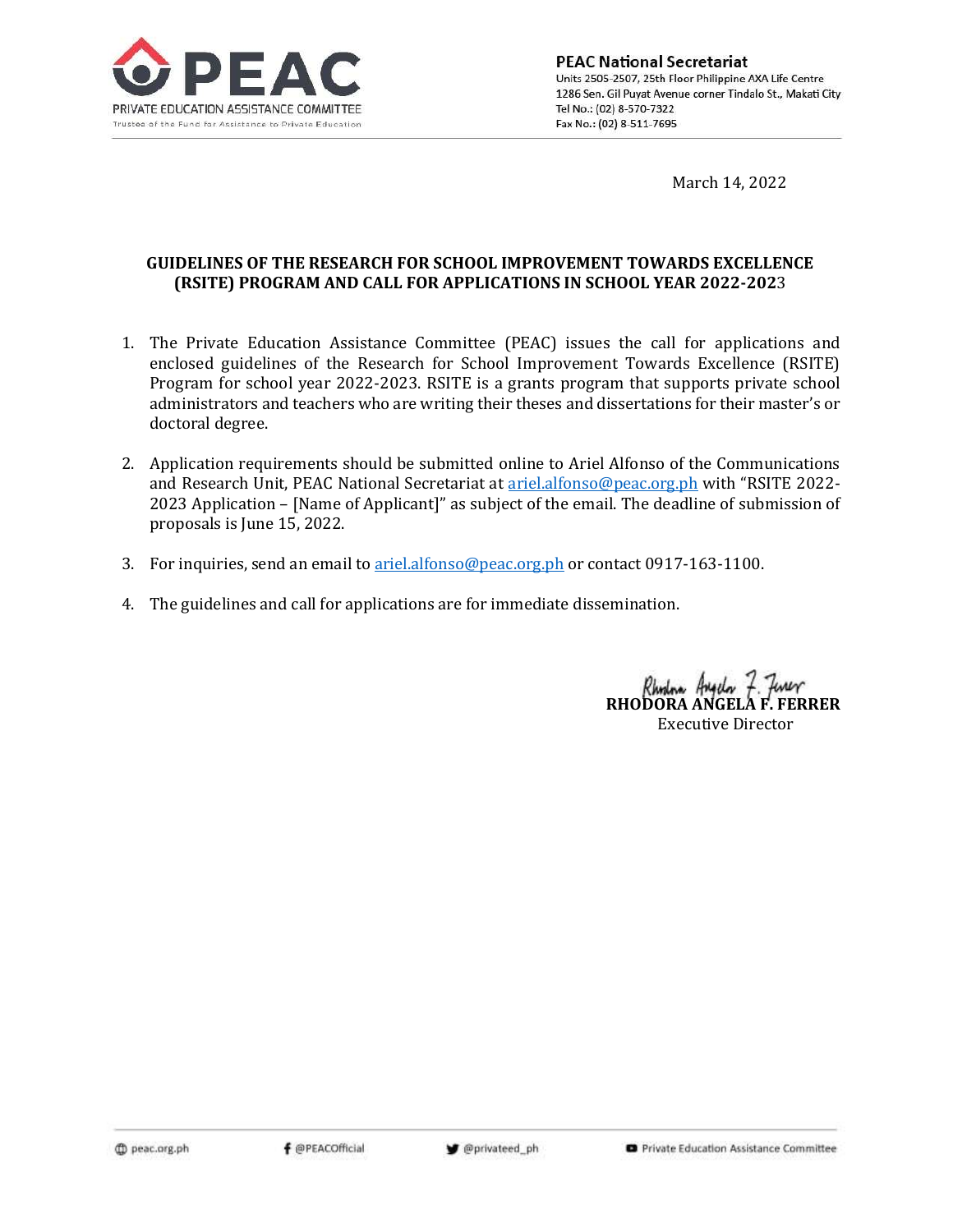

### **Research for School Improvement Towards Excellence (RSITE)**

### **Application Guidelines for Fiscal Year 2022-2023**

#### **Rationale**

Today's educators are faced by increasing expectations about their roles as the Philippine education system responds to the demands of a fast-changing global society with new initiatives, policies, and programs. In the private education sector, a number of schools still face the challenge of recruiting and retaining effective school leaders and teachers who are critical to school improvement efforts. Pursuing graduate studies is an opportunity for those in the profession not just to deepen their knowledge and enhance their leadership or pedagogical competence but also to develop their skills for reflective practice and research on-the-job. In supporting the graduate research undertaken by school leaders and teachers in private schools, a school-based approach is adopted wherein individual development is linked to school improvement needs.

### **Description**

The Research for School Improvement Towards Excellence (RSITE) is a program of assistance developed and implemented by PEAC to encourage the development of the private education sector by providing support to school improvement in private schools.

Specifically, the goal of the RSITE is to support school administrators and teachers who are writing their thesis or dissertation that addresses school needs and to build a community of education practitioners who will work towards a research-based improvement of their practice and consequently delivery of private schools in the country.

### **Grant value**

The grant is P40,000 and P80,000 for the writing of the thesis and dissertation, respectively, within the period of up to 12 months.

#### **Research topics**

Research topics for the RSITE should be education-related and are preferably, but not exclusively, focused on these areas: school governance and leadership, educational management and systems development, curriculum development, effective teaching and learning, technology in education, assessment and evaluation, and school-based professional development.

### **Eligibility criteria**

- Must be a Filipino citizen
- Must be a full-time regular school administrator or faculty member of a private educational institution
- Must be enrolled in a graduate/postgraduate program
- Must have completed the academic requirements of a master's or doctoral degree
- Must have a thesis/dissertation proposal that has passed the required thesis/dissertation proposal defense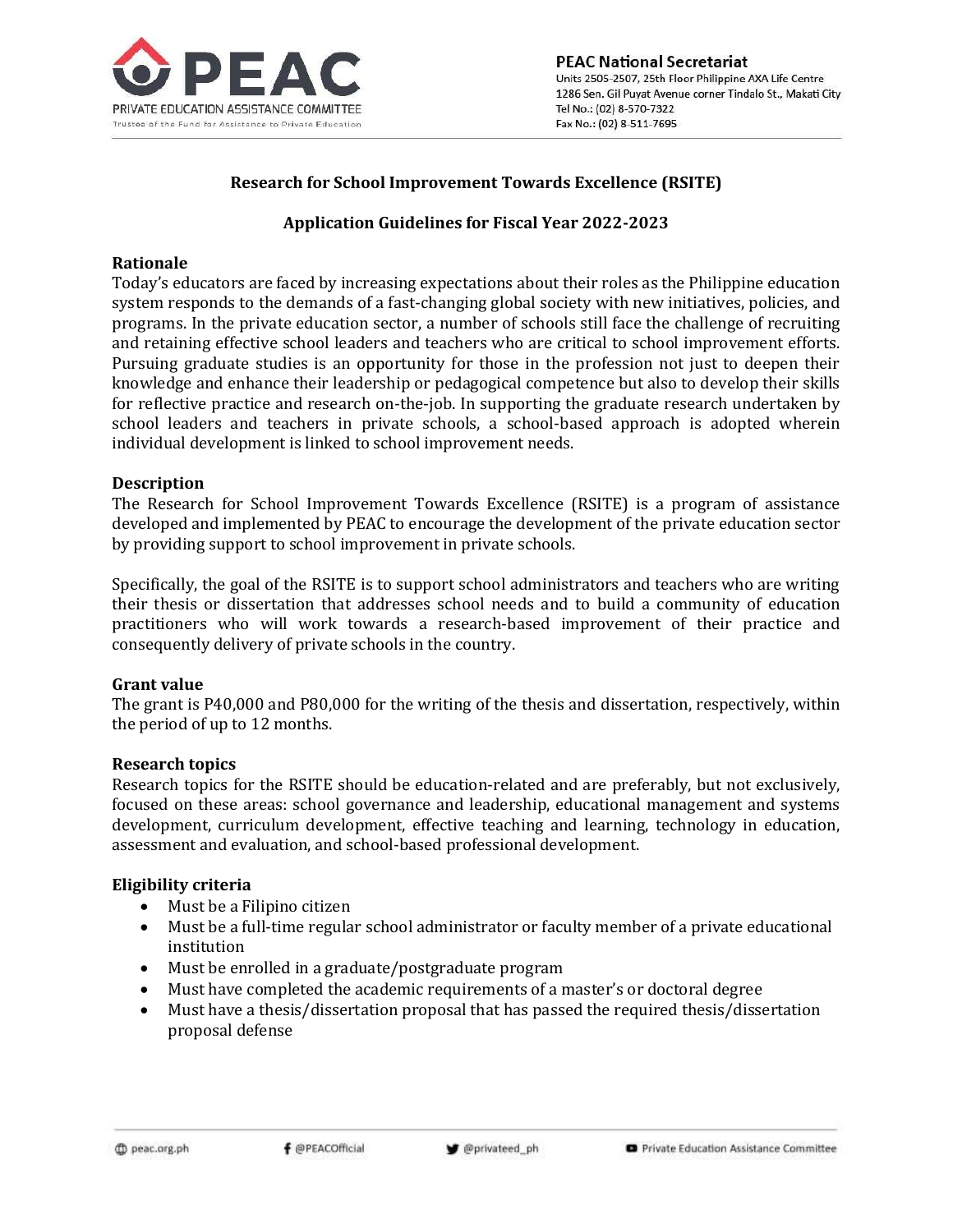

### **Application requirements**

- Application letter from the applicant and signed by the head of the school where the applicant is employed
- Endorsement letter issued by the dean of the graduate school where the applicant is currently enrolled
- Official school document attesting that the proposal has passed the required thesis/dissertation proposal defense
- Soft and hard copies of the approved thesis/dissertation proposal covering Introduction, Review of Related Literature, and Research Methodology
- Copy of the research timetable showing thesis/dissertation to be completed within the grant period
- Concise curriculum vitae of the applicant
- Copy of one government-issued ID

## **Conditions of the grant**

- The grantee shall complete the thesis or dissertation within the one-year grant period.
	- $\circ$  Request for extension, if justified, may be approved on a case-to-case basis, but in no case shall additional funding be granted. The letter should indicate the revised target month of completion and be endorsed by the adviser. The letter should be addressed to the PEAC Executive Director and sent to the PEAC National Secretariat one month before the end of the grant period. The extension period should not exceed six (6) months from the end of the grant period.
	- o Refund of the amount received will be required for non-completion of the thesis or dissertation. The repayment period will be within one year.
- The grantee should submit soft and hardbound copies of the final thesis or dissertation to the PEAC National Secretariat.
- The grantee should submit a research article with structured abstract based on the thesis or dissertation to the Philippine Education Research Journal (PERJ). The PERJ Author Guidelines are available at peac.org.ph.
- The grantee should acknowledge PEAC in the final thesis or dissertation.

### **Evaluation criteria**

Applications, particularly the approved research proposals, will be assessed using the following criteria:

| Criteria and Corresponding Weights                |    |
|---------------------------------------------------|----|
| Responsiveness to PEAC priorities                 |    |
| (Refer to PEAC vision, mission, and strategic     |    |
| directions at https://peac.org.ph/peac-strategic- |    |
| plan-for-2021-2024/)                              |    |
| Potential to contribute to school                 | 45 |
| improvement/discipline                            |    |
| Potential to be published in a research journal   | 30 |
| Capability to complete research within the grant  | 15 |
| period                                            |    |
| Total                                             |    |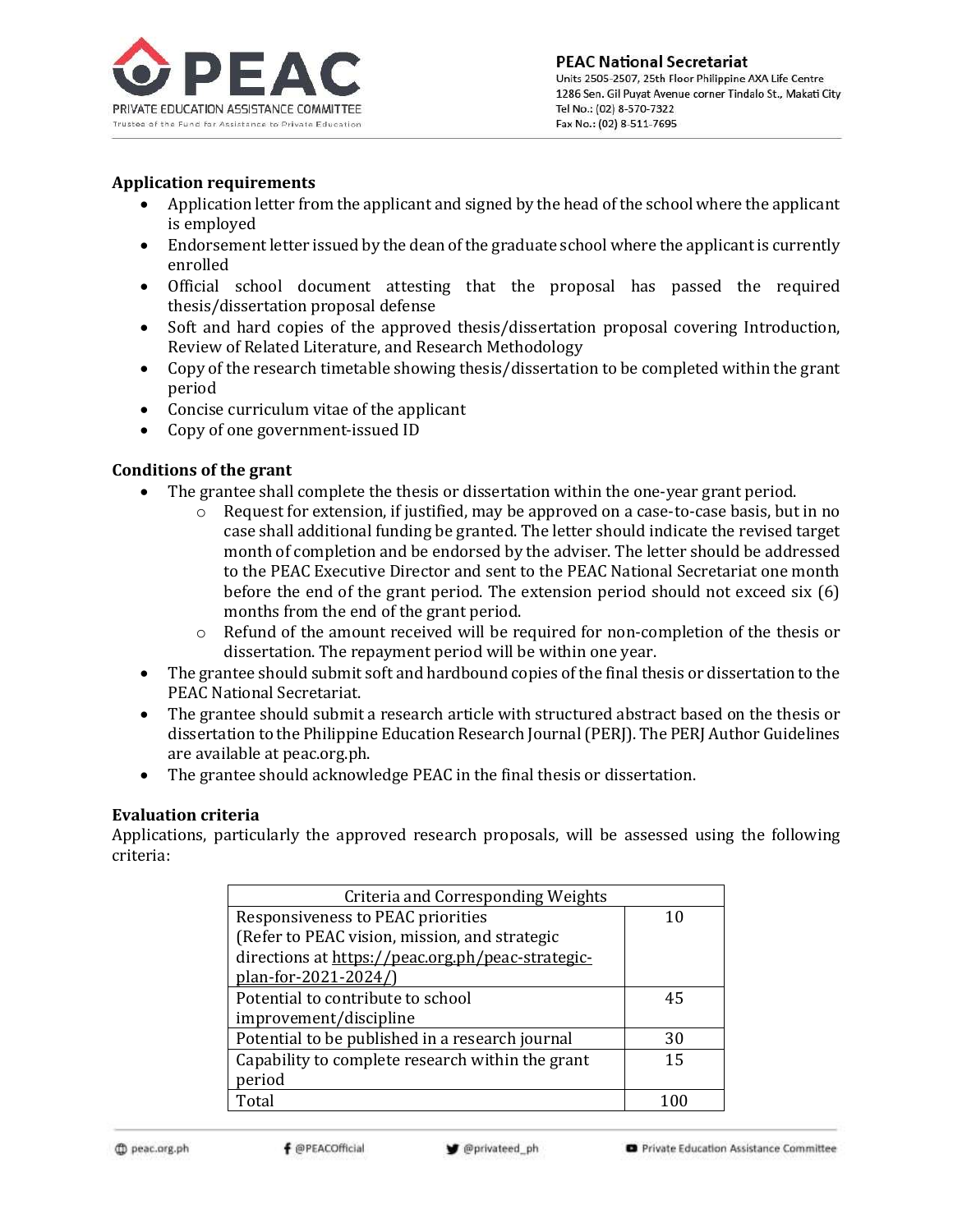

### **Submission of Application**

Application requirements must be sent to the PEAC National Secretariat no later than June 15, 2022.

### **Selection Process**

All applications submitted within the application period will undergo an initial screening and the approved research proposal is reviewed by an external evaluator.

- 1. Applications are subjected to an initial screening by checking the eligibility of the applicant and the completeness of documentary requirements. The following applications will not be processed: submitted before the application period; submitted late; those with incomplete requirements; and research proposals that are not education-related (see Research Topics of these guidelines). The PEAC National Secretariat will not follow up applications with incomplete requirements.
- 2. Research proposals of applications that passed the initial screening will undergo an evaluation using the criteria indicated in the guidelines. Based on the ratings, the applications will be short-listed.
- 3. The PEAC Executive Director approves short-listed applications that will be awarded the grant.
- 4. The PEAC National Secretariat will notify successful applicants through email. The list of RSITE grantees will also be posted on peac.org.ph.

### **Execution of grant**

The grantee shall receive the agreement for signature. Upon receipt of the signed agreement, the PEAC National Secretariat will process and release the grant.

### **Disbursement of funds**

Funds are disbursed following a schedule of releases below.

- 50% of the grant amount upon signing the grants agreement
- 25% of the grant upon submission of an official school document attesting that the thesis or dissertation is scheduled for final oral defense
- 25% of the grant amount upon submission of soft and hardbound copies of the final thesis/dissertation and research article based on the thesis/dissertation

### **Monitoring and Evaluation**

Aside from monitoring the compliance of beneficiaries with the conditions of the grant leading to the completion of the master's thesis or doctoral dissertation, the PEAC National Secretariat will also monitor beneficiaries who have successfully earned their respective degrees.